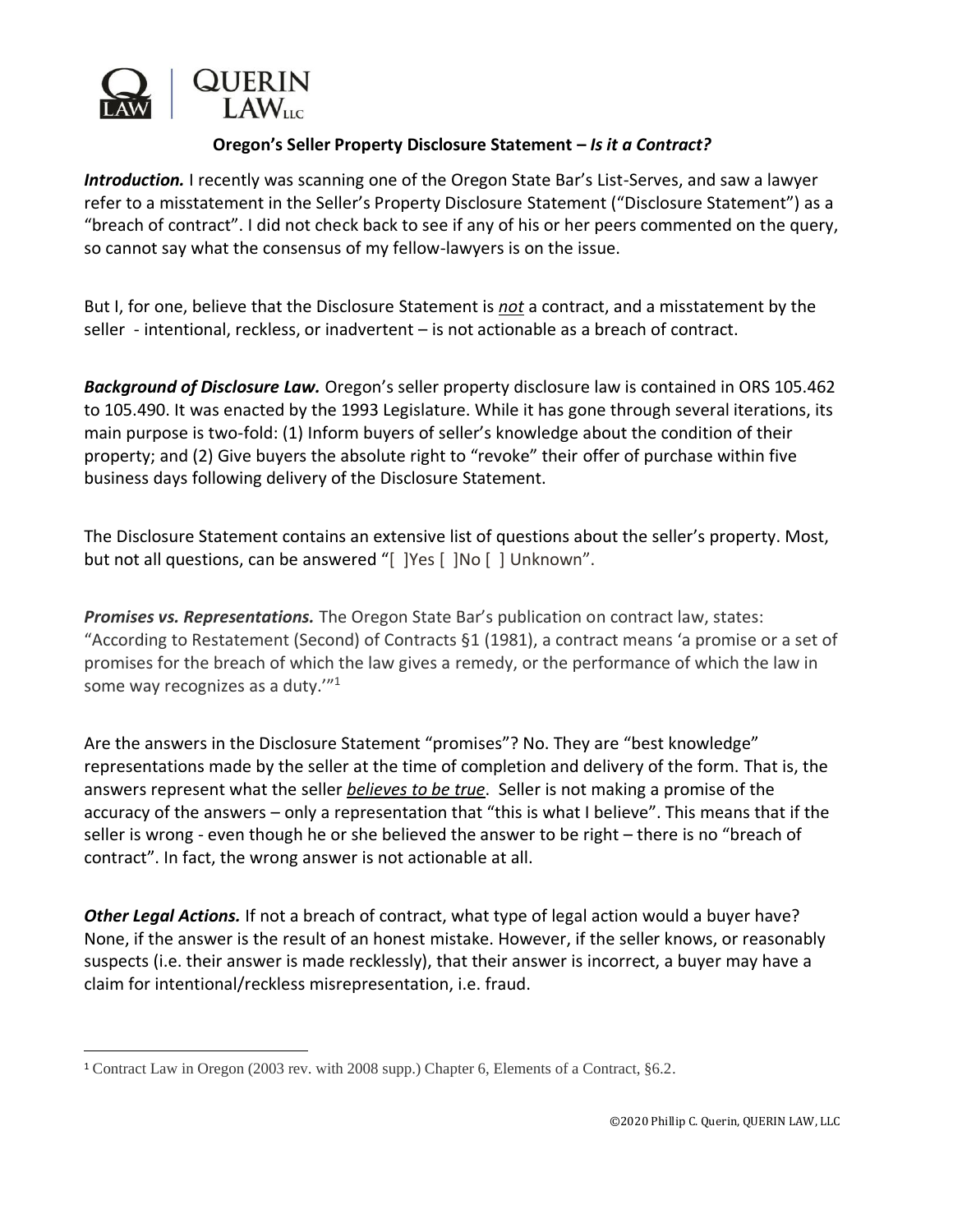

For example, say a seller answered "No" to the question: "Are there any encroachments, boundary agreements, boundary disputes or recent boundary changes?" After closing, the new buyer has a survey and it is discovered that the neighbor's land encroaches onto his or her land. Buyer likely has no claim against seller, assuming there is no evidence showing that buyer knew or had reason to believe there was an encroachment.

Another example: Seller answers "No" to the question: "Has the roof leaked?" After closing, it turns out that there was a leak in the attic that the inspector missed, and the seller knew nothing about. Same result; seller is not liable for fraud or misrepresentation.

In order for a buyer to prevail against a seller in these cases, he or she would have to have "clear and convincing" evidence pointing to the fact that seller had information about a possible encroachment or roof leak, that would lead a reasonable person to believe it should have been disclosed. That is why I (and many others) encourage sellers to subscribe to the principle *"If in doubt, disclose it."* Or to put a finer point on the issue: *"If you were the buyer, would you have wanted to know the undisclosed information?"* Remember, sellers rarely, if ever, get into trouble with their buyers for disclosing too much information.

Listed below are the relevant provisions in the Seller Property Disclosure Statement, Oregon Revised Statutes, and the OREF Residential Sale Agreement, that are relevant to the above discussion, and seller and buyer duties in general. (Text that is bold and in all-caps below are contained in the form or law; text in italics and underscored are mine.)

## **PROVISIONS IN THE DISCLOSURE STATEMENT**:

- (**NOT A WARRANTY**) (ORS 105.465)
- DISCLOSURES, IF ANY, CONTAINED IN THIS FORM ARE PROVIDED BY THE SELLER ON THE BASIS OF SELLER'S ACTUAL KNOWLEDGE OF THE PROPERTY AT THE TIME OF DISCLOSURE.
- BUYER IS ADVISED TO OBTAIN AND PAY FOR THE SERVICES OF A QUALIFIED SPECIALIST TO INSPECT THE PROPERTY ON BUYER'S BEHALF
- The following are representations made by the seller are not the representations of any \*\*\* real estate licensee engaged by the seller or the buyer.
- The foregoing answers and attached explanations (if any) are complete and correct *to the best of my/our knowledge* and I/we have received a copy of this disclosure statement. I/we authorize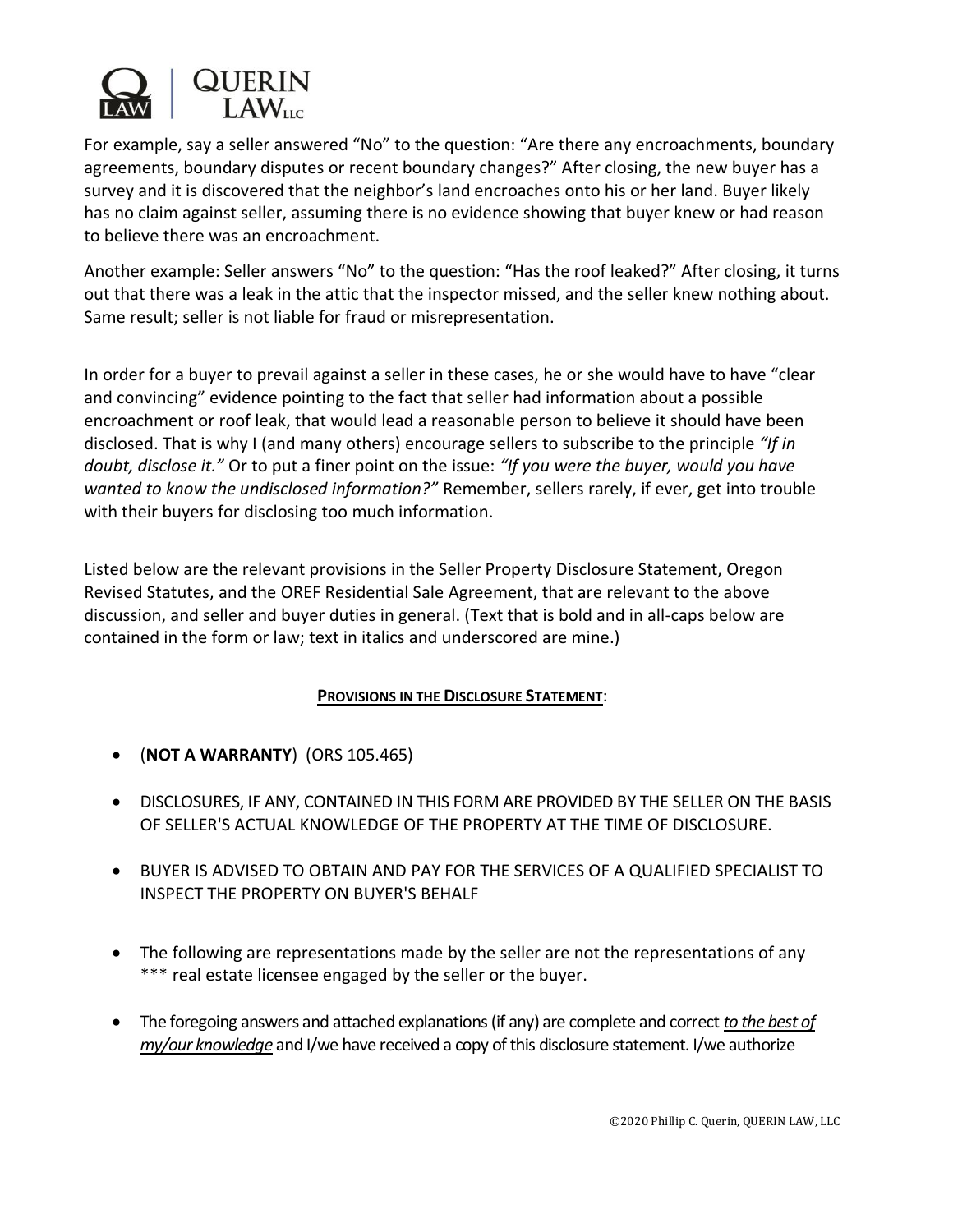

my/our agents to deliver a copy of this disclosure statement to all prospective buyers of the property or their agents.

- *As buyer(s), I/we acknowledge the duty to pay diligent attention to any material defects* that are known to me/us or can be known by me/us by utilizing diligent attention and observation.
- DISCLOSURES, IF ANY, CONTAINED IN THIS FORM ARE PROVIDED BY THE SELLER *ON THE BASIS OF SELLER'S ACTUAL KNOWLEDGE* OF THE PROPERTY AT THE TIME OF DISCLOSURE.

## **APPLICABLE STATUTES:**

**ORS 105.480(1).** The representations contained in a seller's property disclosure statement and in any amendment to the disclosure statement *are the representations of the seller only*. The representations of the seller *are not representations of*: (b) *A real estate licensee engaged by the seller or buyer*.

**ORS 105.490.** ORS [105.462](https://www.oregonlaws.org/ors/105.462) to [105.490](https://www.oregonlaws.org/ors/105.490) , 696.301 and [696.870](https://www.oregonlaws.org/ors/696.870) do not directly, indirectly or by implication *limit or alter any preexisting common law or statutory right or remedy including actions for fraud, negligence or equitable relief*.

## **OREF RESIDENTIAL SALE AGREEMENT:**

**PROPERTY DISCLOSURE LAW:** Buyer and Seller acknowledge that unless this transaction is otherwise exempted, Oregon law provides that Buyer has a right to revoke Buyer's offer by Seller's Property Disclosure Statement ("the Statement"), or (b) at any time before Closing (as defined in the Oregon Administrative Rules) if Buyer does not receive the Statement from Seller before Closing. Buyer may waive the right of revocation only in writing. Seller authorizes Seller's Agent's Firm to receive Buyer's notice of revocation, if any, on Seller's behalf.

**"AS-IS": Except for Seller's express written agreements** *and written representations contained herein, and Seller's Property Disclosure, if any, Buyer is purchasing the Property "AS-IS," in its present condition and with all defects apparent or not apparent***. \*\*\***

*Conclusion.* Having a suspicion that their seller concealed relevant information is not good enough for a buyer's recovery. To put it another way, saying about the sellers: "They must have known" is a normal human reaction, but without reliable and unbiased third-party proof, it generally isn't enough to establish fraud. Seller foreknowledge must be proven, not surmised.